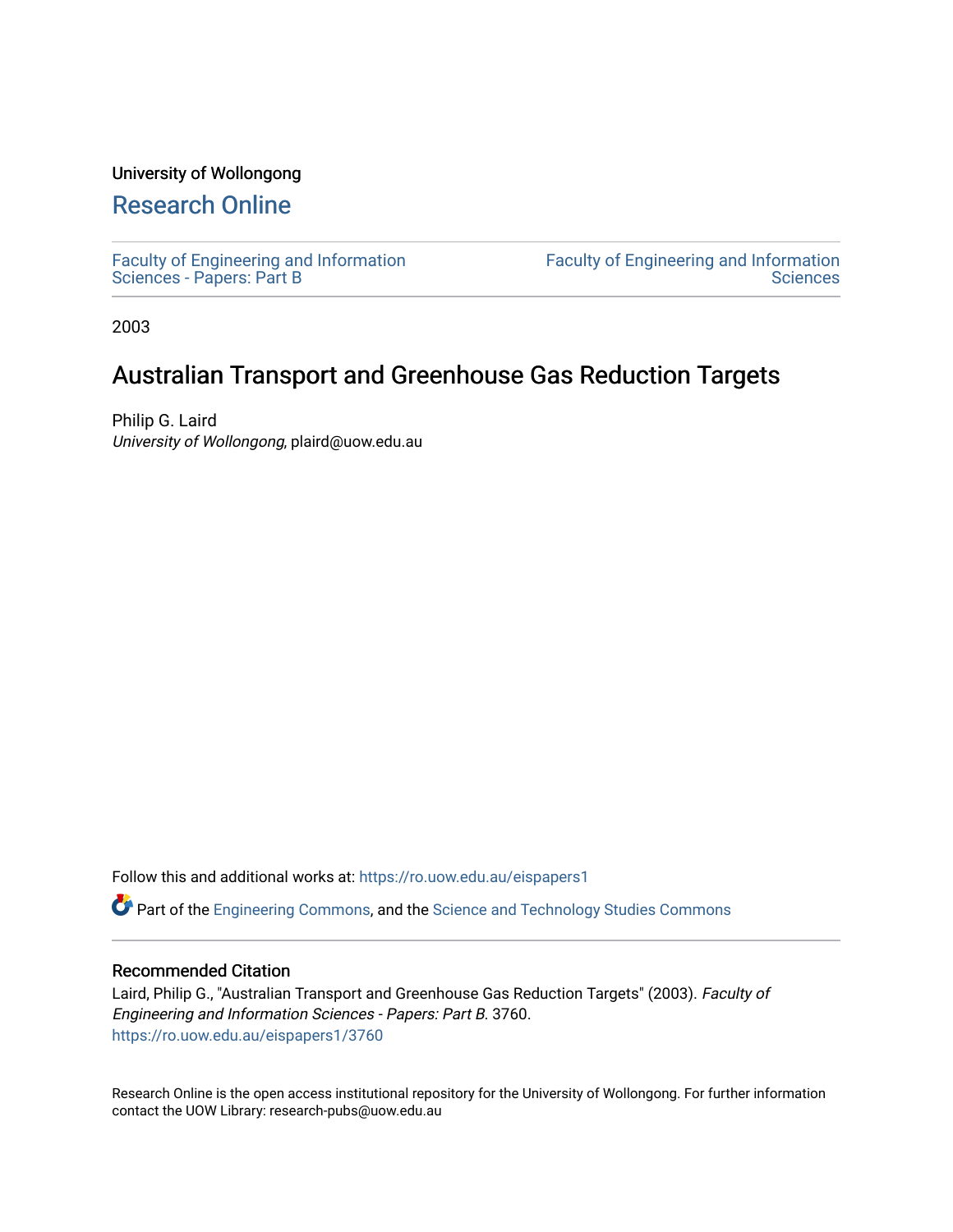# Australian Transport and Greenhouse Gas Reduction Targets

# **Abstract**

Transport greenhouse gas emissions have increased by about 24 per cent since 1990-91 making transport the fastest growing contributor of all sources of greenhouse gas emissions in Australia. This paper compares the energy efficiency of different modes of transport for freight and passenger tasks. If demand for road vehicle travel was managed and growth in passenger and freight tasks was picked up by the more energy efficient public transport and rail, Australia would begin to reduce its greenhouse gas emissions and move closer to achieving its greenhouse gas target.

# Keywords

greenhouse, transport, australian, gas, reduction, targets

## **Disciplines**

Engineering | Science and Technology Studies

## Publication Details

Laird, P. (2003). Australian Transport and Greenhouse Gas Reduction Targets. 26th Australasian Transport Research Forum (pp. 1-11).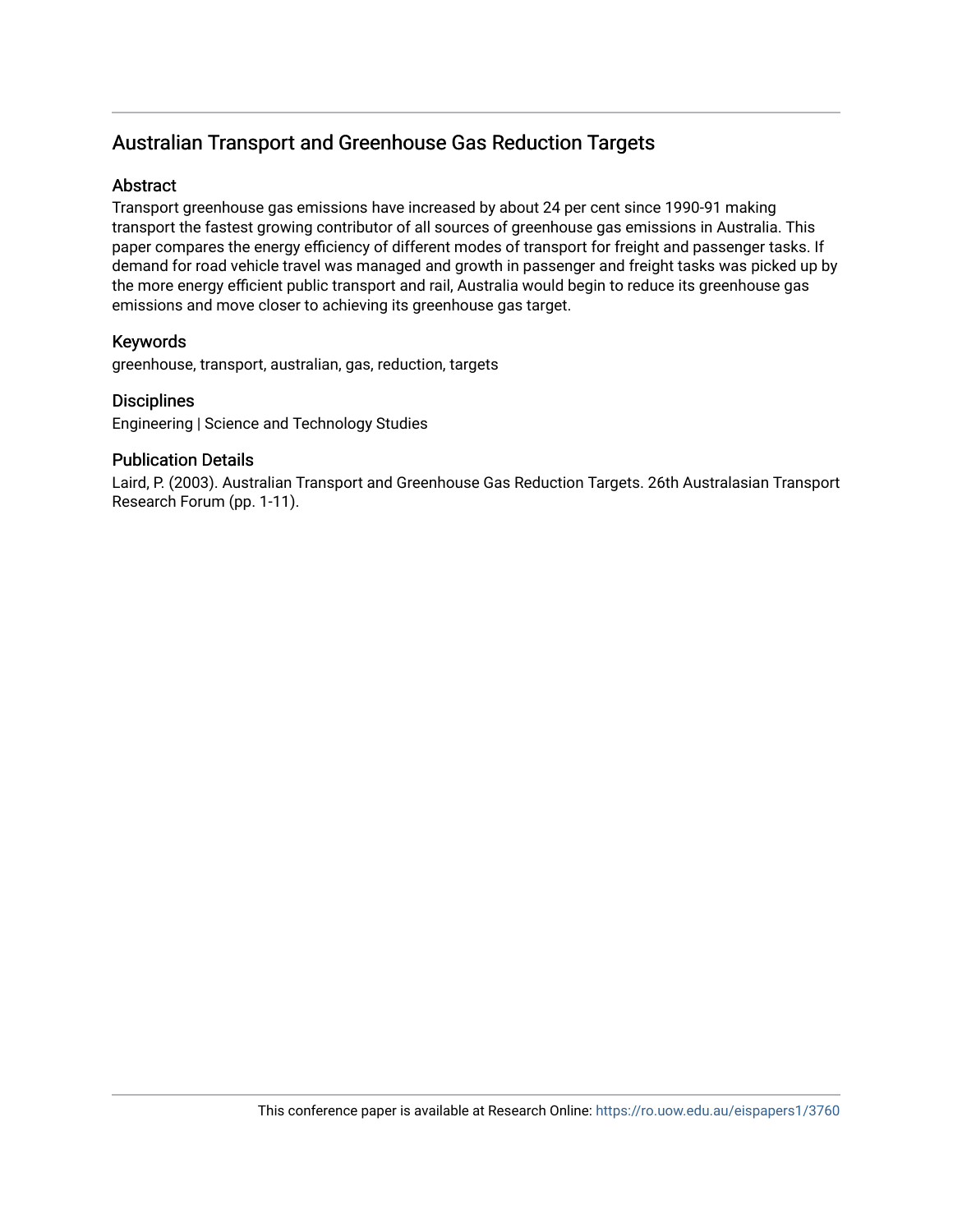**Australian Transport and Greenhouse Gas Reduction Targets Dr Philip Laird, University of Wollongong and Adjunct Fellow ANU**

 $\mathcal{L}_\mathcal{L} = \mathcal{L}_\mathcal{L} = \mathcal{L}_\mathcal{L} = \mathcal{L}_\mathcal{L} = \mathcal{L}_\mathcal{L} = \mathcal{L}_\mathcal{L} = \mathcal{L}_\mathcal{L} = \mathcal{L}_\mathcal{L} = \mathcal{L}_\mathcal{L} = \mathcal{L}_\mathcal{L} = \mathcal{L}_\mathcal{L} = \mathcal{L}_\mathcal{L} = \mathcal{L}_\mathcal{L} = \mathcal{L}_\mathcal{L} = \mathcal{L}_\mathcal{L} = \mathcal{L}_\mathcal{L} = \mathcal{L}_\mathcal{L}$ 

#### **1. INTRODUCTION**

Transport greenhouse gas emissions have increased by about 24 per cent since 1990-91 making transport the fastest growing contributor of all sources of greenhouse gas emissions in Australia. Australia's emission reduction target under the Kyoto Protocol is an increase of emissions of no more than an 8 per cent on 1990 levels. This paper compares the energy efficiency of different modes of transport for freight and passenger tasks. If demand for road vehicle travel was managed and growth in passenger and freight tasks was picked up by the more energy efficient public transport and rail, Australia would begin to reduce its greenhouse gas emissions and move closer to achieving its greenhouse gas target.

To the twelve months ended 31 October 2001, Australia's 12.4 million road vehicles travelled about 190 billion kilometres (from Australian Bureau of Statistics (ABS, 2003) estimates). This required the consumption of some 16.5 billion litres of petrol, 6.7 billion litres of diesel and 2.7 billion litres of LPG etc (ABS, 2003) with outputs including the movement of people plus 1482 million tonnes of freight. Rail, during 2000-01 used 533 million litres of diesel (Australian Tax Office, 2002) and approximately 1800 gigaWatt hours of electric power (Rail CRC, 2003) to move approximately 535 million tonnes of freight and over 600 million passengers including urban light rail (Australasian Railway Association, 2002). During 1997-98, domestic shipping used 439 million litres of fuel oil and diesel and domestic airlines used 2152 million litres of aviation turbine fuel (Apelbaum Consulting Group - ACG, 2001)..

The Australian Greenhouse Office (AGO - www.greenhouse.gov.au) advises that in 2000, Australia's movements of people and goods resulted in the release of 76 million tonnes of greenhouse gas emissions in carbon dioxide equivalents (about 4 tonnes per capita). The AGO further advises that Australia's transport greenhouse gas emissions for 2008-12 are expected to rise to some 91 million tonnes per annum, and thus transport emissions will have increased by 48 per cent from 1990 levels of 61 million tonnes.

Road transport was responsible for 88 per cent of all domestic transport greenhouse gas emissions in 2000. Despite having a similar freight task to that of road plus a modest passenger task, rail was responsible for only 2 per cent of transport GHG emissions. Domestic sea had 3 per cent whilst domestic air had 7 per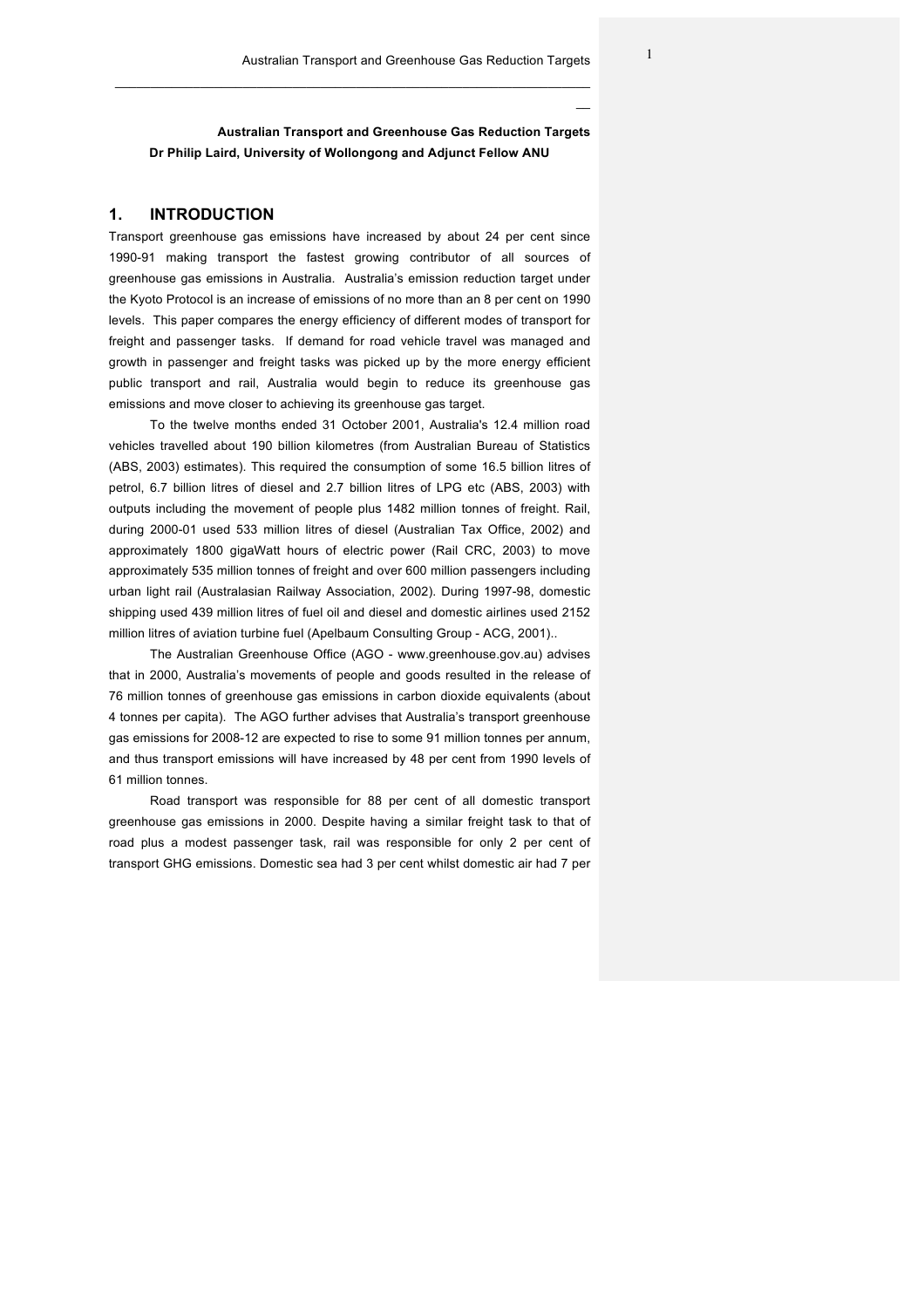cent. Some 57 per cent of all transport greenhouse gas emissions is due to passenger vehicle movements.

 $\mathcal{L}_\mathcal{L} = \mathcal{L}_\mathcal{L} = \mathcal{L}_\mathcal{L} = \mathcal{L}_\mathcal{L} = \mathcal{L}_\mathcal{L} = \mathcal{L}_\mathcal{L} = \mathcal{L}_\mathcal{L} = \mathcal{L}_\mathcal{L} = \mathcal{L}_\mathcal{L} = \mathcal{L}_\mathcal{L} = \mathcal{L}_\mathcal{L} = \mathcal{L}_\mathcal{L} = \mathcal{L}_\mathcal{L} = \mathcal{L}_\mathcal{L} = \mathcal{L}_\mathcal{L} = \mathcal{L}_\mathcal{L} = \mathcal{L}_\mathcal{L}$ 

## **2. AUSTRALIA'S TRANSPORT TASKS**

Passenger transport tasks are measured in passenger kilometres (pax km) where one pax km results when one person moves one km. From Table 1, we see that road pax kms are projected to increase some 38 per cent from 1990 to 2010.

Freight transport tasks are measured in net tonne kilometres (tkm) where one tkm results if one tonne of freight moves one km. From Table 2, we see that the total road freight task is projected to more than double between 1990 and 2010.

Australia's inter-capital city non-bulk land freight task was estimated by the BTRE (1999) at about 40.6 billion tonne kilometres (btkm) in 1994-95. Of this, 26.0 btkm were held by road and 14.6 btkm by rail. This report also notes that in 1979-80 road and rail had about equal modal shares (at approximately 11 btkm each); and that, based on recent trends, the road share will continue to grow faster than rail, and by 2019-20, that road will have grown to 90 btkm and rail will have grown to 26 btkm.

As noted by Treasury Secretary, Dr Ken Henry (2002), even with significant increases in the sizes and loads carried by trucks, BTRE projections would seem to imply interstate truck kilometres travelled could grow by something like 75 per cent over a 15 year period; also *"Urban car traffic is likely to grow at a much slower rate by about 20 per cent over 15 years, or 1.2 per cent a year. Including urban commercial traffic, the figure is likely to be more like 23 per cent. Even those …*

| <b>TABLE 1</b><br><b>AUSTRALIAN LAND PASSENGER TASKS</b><br><b>Billion passenger kilometres</b> |         |         |         |         |         |  |  |  |
|-------------------------------------------------------------------------------------------------|---------|---------|---------|---------|---------|--|--|--|
|                                                                                                 | 1981-82 | 1990-91 | 2000-01 | 2010-11 | 2019-20 |  |  |  |
| Urban Road                                                                                      | 99      | 139     | 167     | 197     | 214     |  |  |  |
| <b>Total Road</b>                                                                               | 157     | 216     | 256     | 298     | 320     |  |  |  |
| Urban Rail                                                                                      | 6.4     | 7.5     | 8.2     | 9.9     | 11.6    |  |  |  |
| <b>Total Rail</b>                                                                               | 9.4     | 9.9     | 10.2    | 12.0    | 13.8    |  |  |  |
| <b>TABLE 2</b><br><b>AUSTRALIAN LAND FREIGHT TASKS</b><br><b>Billion tonne kilometres</b>       |         |         |         |         |         |  |  |  |
|                                                                                                 | 1981-82 | 1990-91 | 2000-01 | 2010-11 | 2019-20 |  |  |  |
| Urban Road                                                                                      | 18      | 29      | 44      | 59      | 74      |  |  |  |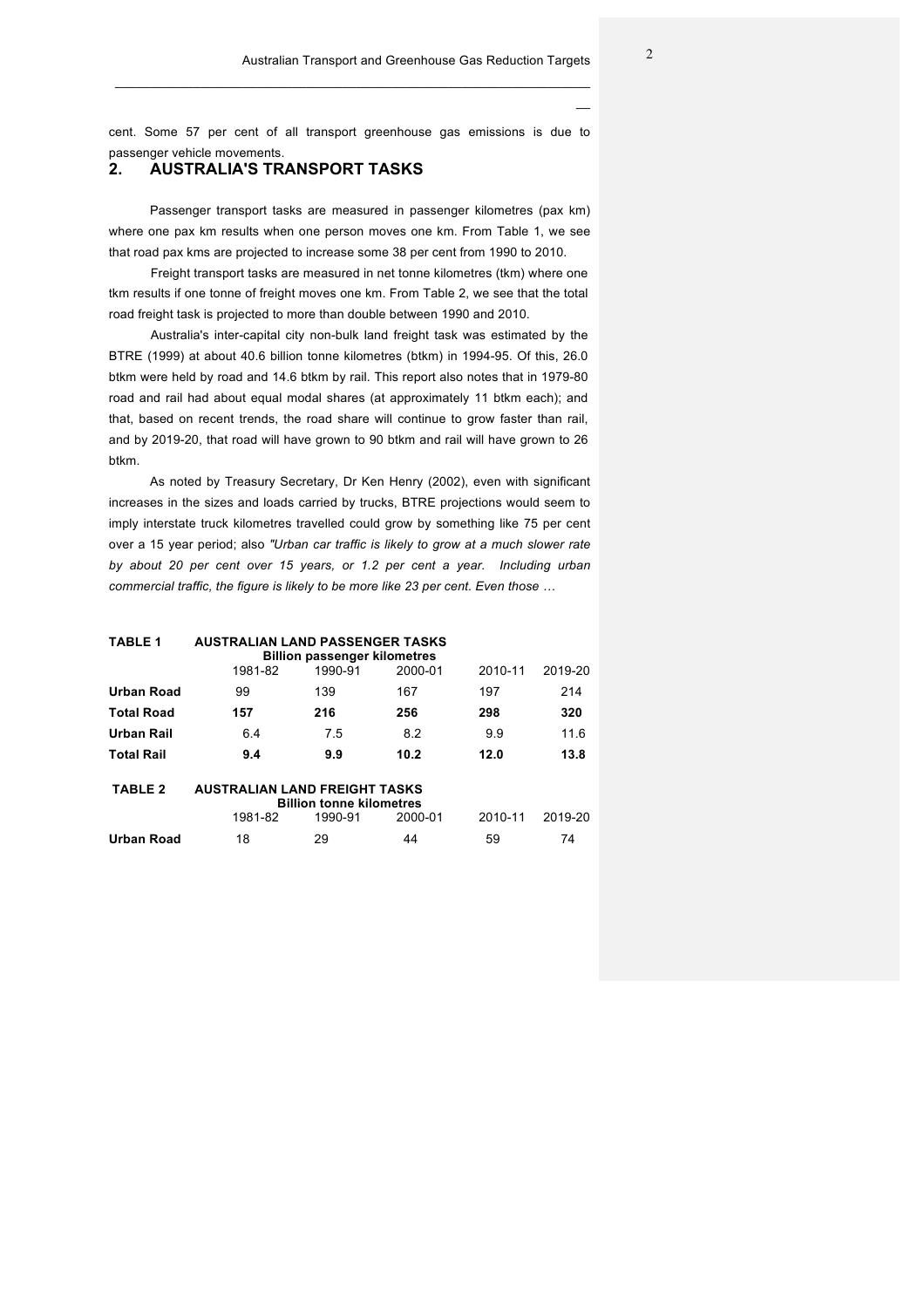| <b>Total Road</b> | 53 | 87 | 143 | 215 | 296 |
|-------------------|----|----|-----|-----|-----|
| <b>Total Rail</b> | 68 | 91 | 134 | 176 | 225 |

 $\mathcal{L}_\mathcal{L} = \mathcal{L}_\mathcal{L} = \mathcal{L}_\mathcal{L} = \mathcal{L}_\mathcal{L} = \mathcal{L}_\mathcal{L} = \mathcal{L}_\mathcal{L} = \mathcal{L}_\mathcal{L} = \mathcal{L}_\mathcal{L} = \mathcal{L}_\mathcal{L} = \mathcal{L}_\mathcal{L} = \mathcal{L}_\mathcal{L} = \mathcal{L}_\mathcal{L} = \mathcal{L}_\mathcal{L} = \mathcal{L}_\mathcal{L} = \mathcal{L}_\mathcal{L} = \mathcal{L}_\mathcal{L} = \mathcal{L}_\mathcal{L}$ 

Reference Bureau of Transport and Regional Economics (BTRE - 2002a) for road and BTRE (2003, Tables IV.6 and IV7)) for rail, where urban rail includes light rail. Note data has been rounded, and that road passenger kilometres include car and bus.

*apparently relatively modest rates of growth in urban traffic raise important issues, especially of urban congestion and, of course, urban air quality. And truck traffic projections raise questions about the capacity and quality of maintenance of our highways. Not dealing with these issues now amounts to passing a very challenging set of problems to future generations."*(emphasis added)

### **3. ENERGY EFFICIENCY**

For moving people in major cities, based on 1997-98 estimates, urban rail had an average energy efficiency of 0.68 passenger (pax) km per Megajoule (MJ) as compared with 0.35 pax km per MJ for urban passenger road vehicles, and 0.63 passenger km per MJ for urban buses (ACG, 2001). Note one litre of petrol on a "full fuel cycle basis" is equivalent to 34.2 MJ of energy.

The energy efficiencies are different for non-urban transport, which showed the least energy efficient mode in 1997-98 was 0.34 pax km per MJ for domestic airlines (ACG, 2001). This is followed by 0.45 pax km per MJ for non-urban passenger vehicles, then 0.86 pax km per MJ for non-urban rail and 1.06 pax km per MJ for non-urban buses. However, Australian non-urban trains in 2000-01 had an aggregate energy efficiency of about 1.06 pax km per MJ (Rail CRC, 2003) and trains with good load factors would have a higher energy efficiency than buses. The Tokaido Shinkansen operated by JR Central had an energy efficiency of about 2 pax km per MJ in 2002.

For moving urban passengers, energy efficiency varies as to loading factors. However, whereas a car is more energy efficient than a train with a few people in it, a fully laden train is five times more energy efficient than a car with one person in it. There are many reasons for this, including rail having 'economy of size' with larger payloads than road, a better payload to tare ratio and a steel wheel on a steel rail having much less friction than a rubber tyre on asphalt.

In addition, rail has the option of electric traction. In this case, energy efficiency can be enhanced by the use of regenerative braking.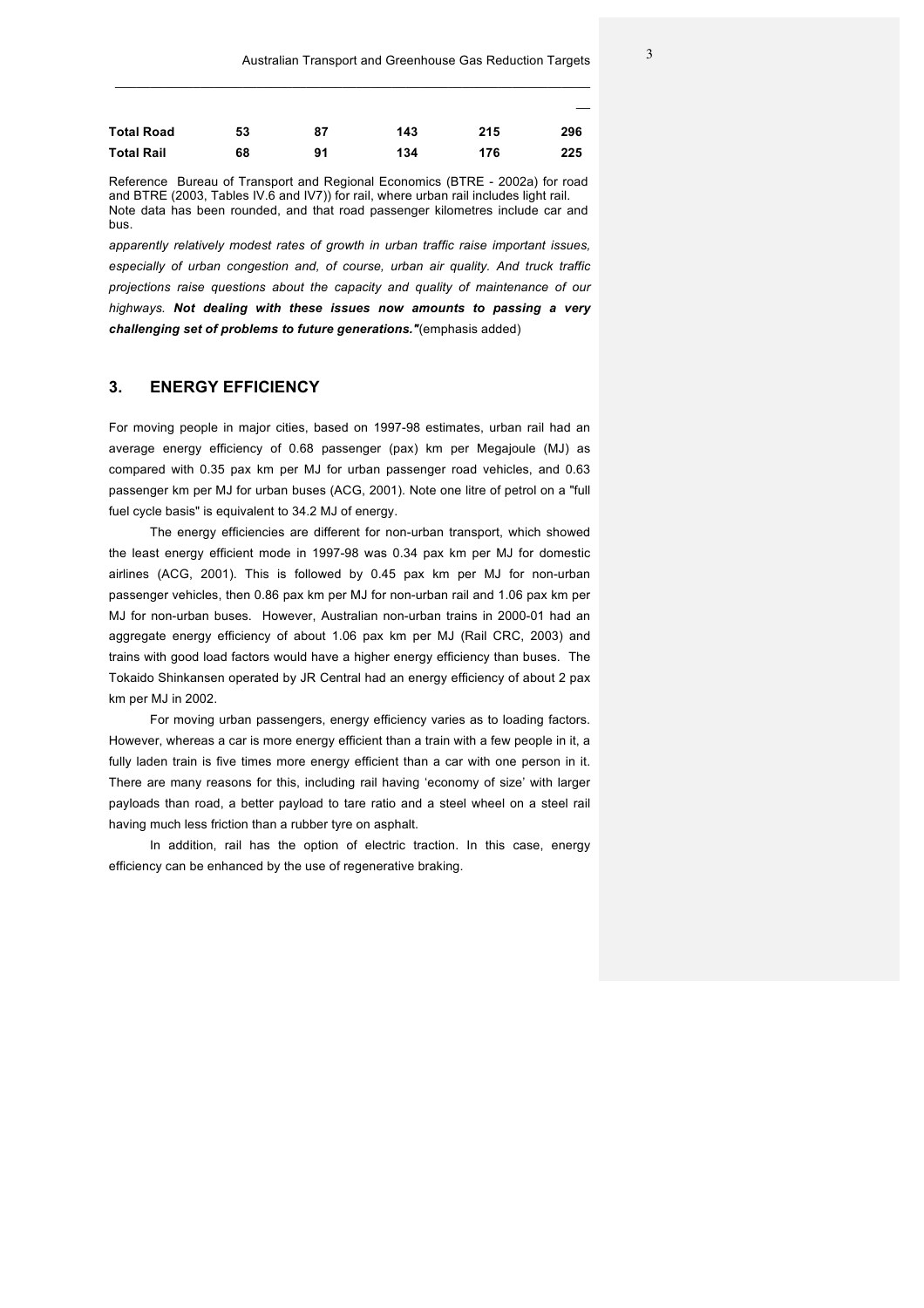Land freight energy efficiency is best measured in net tonne kilometres per MJ. For end use energy, one litre of diesel releases 38.6 MJ and 1 kilowatt hour (kWh) of electricity releases 3.6 MJ of energy. For full fuel cycle (FFC or primary) energy, one litre of diesel is taken as 41.77 MJ and 1 kWh varies as to power station efficiency with 1 kWh = 12 MJ in Qld. Both road and rail freight improved their FFC energy efficiency by about 20 per cent during the 1990s.

 $\mathcal{L}_\mathcal{L} = \mathcal{L}_\mathcal{L} = \mathcal{L}_\mathcal{L} = \mathcal{L}_\mathcal{L} = \mathcal{L}_\mathcal{L} = \mathcal{L}_\mathcal{L} = \mathcal{L}_\mathcal{L} = \mathcal{L}_\mathcal{L} = \mathcal{L}_\mathcal{L} = \mathcal{L}_\mathcal{L} = \mathcal{L}_\mathcal{L} = \mathcal{L}_\mathcal{L} = \mathcal{L}_\mathcal{L} = \mathcal{L}_\mathcal{L} = \mathcal{L}_\mathcal{L} = \mathcal{L}_\mathcal{L} = \mathcal{L}_\mathcal{L}$ 

Some recent examples of average FFC energy efficiencies, in net tonne km per Megajoule (tkm/MJ), for various road and rail freight tasks include:

0.36 for rigid trucks (smaller trucks used in urban goods movement)

- 0.93 Articulated trucks mostly six axle but also B-Doubles and road trains
	- 3 ± Line haul interstate rail freight
	- 5+ Central Queensland coal trains
	- 12 + Pilbara (WA) iron ore trains

These iron ore trains are the most efficient trains in the world. Their superior energy efficiency and low operating costs are due to factors including improved wheel-rail interaction and longer trains. In fact, fuel use per tonne for BHP Iron Ore operations has decreased by 43 per cent between 1980 and 2000 (Darby, 2001). This was assisted by heavier axle loads using well built and maintained track with heavy rails, top class maintenance of locos and wagons, and increasing use of aerodynamically designed wagons and new generation locomotives with AC traction motors. The train consists include 4 locos and 224 wagons with 2 locos in the middle.

For road, B-Doubles and road trains, running over good quality sealed roads outside urban areas can give impressive fuel efficiencies. With B-Doubles and six axle articulated trucks operating on a much improved Hume Highway (over 80 per cent reconstructed since 1974) Melbourne - Sydney inter city road freight operations could average 1.15 net tkm per MJ.

#### **4. SOCIAL AND POLITICAL FACTORS**

There are many factors affecting the fuel efficiency of moving people. Although more fuel-efficient cars are increasingly available, people often choose to purchase either larger cars or four wheel drives. As shown by Mees (2000) the fuel consumption rate of the Australian car fleet has seen little overall improvement since the 1960s - in 1993 and in 1995, it was about 11.4 litres per 100 km. ABS (2003) notes that for the 12 months ended 31 Oct 2001, 16.4 billion litres of fuel (mostly petrol) was used to move passenger vehicles an estimated 144 billion kilometres, an average of 11.4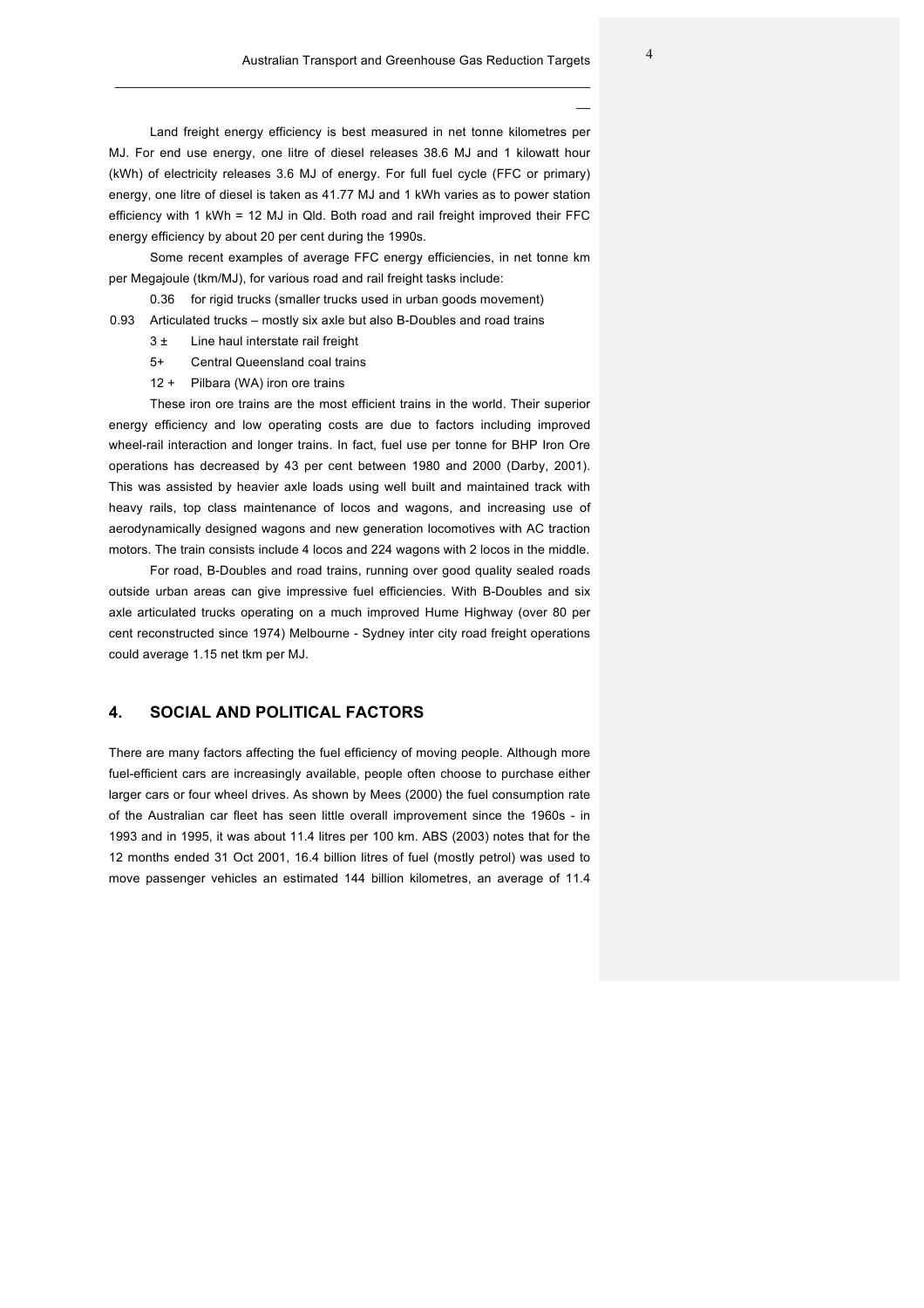litres per 100 km (although it is possibly less, as the ABS estimates of vehicle kilometres are considered by some as too low).

 $\mathcal{L}_\mathcal{L} = \mathcal{L}_\mathcal{L} = \mathcal{L}_\mathcal{L} = \mathcal{L}_\mathcal{L} = \mathcal{L}_\mathcal{L} = \mathcal{L}_\mathcal{L} = \mathcal{L}_\mathcal{L} = \mathcal{L}_\mathcal{L} = \mathcal{L}_\mathcal{L} = \mathcal{L}_\mathcal{L} = \mathcal{L}_\mathcal{L} = \mathcal{L}_\mathcal{L} = \mathcal{L}_\mathcal{L} = \mathcal{L}_\mathcal{L} = \mathcal{L}_\mathcal{L} = \mathcal{L}_\mathcal{L} = \mathcal{L}_\mathcal{L}$ 

Fuel efficiency is just one of many factors in modal choice and formulating transport policy. In response to the second oil crisis during the late 1970s, the Fraser Government moved Australia to world parity oil pricing, with a Prime Minister's statement and an Australian Transport Advisory Council (1979, pp. 85-86) report. Its findings are still relevant. *"The present modal split in transport is determined by numerous factors, including government regulation and pricing policies. As far as possible pricing and cost recovery policies should be consistent across the modes so as to encourage use of modes appropriate to particular tasks. Appropriateness may be defined broadly as minimising the total social cost of transport services, including externalities*

*"As far as possible, externalities such as airport noise, urban congestion, highway law enforcement, accident prevention and air pollution should be internalised to the transport users… This is in fact synonymous with an objective of achieving maximum economic efficiency."*

For most of the 1980s and 1990s, Governments in Australia were not too concerned about energy efficiency (or indeed economic efficiency) in transport. Indeed, State Governments were more likely to be concerned about air pollution in their State capital cities, which is now mostly due to vehicle emissions.

A further dimension to transport policy is safety. The BTRE (1995) noted that in 1993, the total cost of transport accidents was about \$5.5 billion, with about 93 per cent due to road transport and the remaining 7 per cent for sea, aviation and rail. The high percentage for road is a reminder that road transport is responsible for 88 per cent of Australian domestic transport greenhouse gas emissions.

With so much at stake, one could be excused for thinking that Governments would be moved to action. Along with efforts to try to reduce road crashes - the cost of which is now (BTRE, 2000) at over \$15 billion per year - there have been recent limited measures to conserve fuel such as energy labelling of cars as recommended by the BTRE (1996), and (mainly for safety reasons) 50 km/h urban speed limits.

The BTRE (1996) reviewed no fewer than 16 measures (including five 'no regrets' measures) to reduce greenhouse gas emissions in transport. The BTRE (2002b) revisited the issue, with some 11 groups of measures to reduce vehicle kilometres travelled (VKT), 9 measures to reduce emissions per VKT, 4 road pricing measures (mass-distance charges for heavy trucks, tolls, internalising transport externalities and emission charging), carbon taxes and tradable permits. Of the

**Deleted:** *.*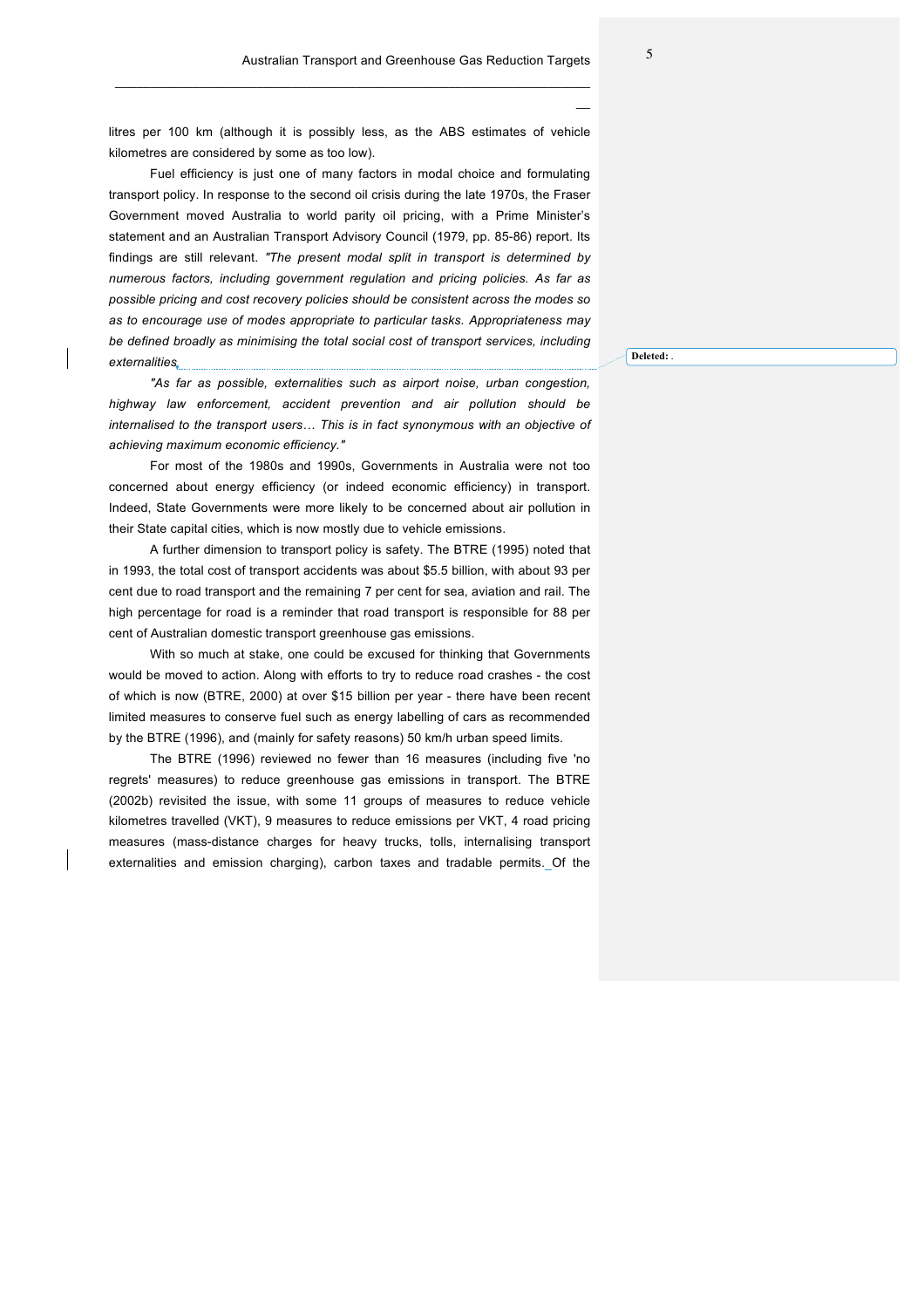policies examined, optimal road pricing was judged "…to offer the largest potential for reducing greenhouse gas emissions from transport by 2010".

 $\mathcal{L}_\mathcal{L} = \mathcal{L}_\mathcal{L} = \mathcal{L}_\mathcal{L} = \mathcal{L}_\mathcal{L} = \mathcal{L}_\mathcal{L} = \mathcal{L}_\mathcal{L} = \mathcal{L}_\mathcal{L} = \mathcal{L}_\mathcal{L} = \mathcal{L}_\mathcal{L} = \mathcal{L}_\mathcal{L} = \mathcal{L}_\mathcal{L} = \mathcal{L}_\mathcal{L} = \mathcal{L}_\mathcal{L} = \mathcal{L}_\mathcal{L} = \mathcal{L}_\mathcal{L} = \mathcal{L}_\mathcal{L} = \mathcal{L}_\mathcal{L}$ 

#### **5. MORE ON RAIL**

In regards to intercity land freight, four federal inquiries (House of Reps 1998, 2001, PM's Rail Projects Task Force 1999 and Productivity Commission 1999) found that there is a demonstrated need to upgrade "substandard" mainline track between Melbourne, Sydney and Brisbane for Fast Freight Trains. The Federal Government's Australian Rail Track Corporation (2001) National Track Audit recommended an optimal investment package for interstate rail freight at a cost of \$507 million. In July 2002, the Federal Government had committed some \$110 million towards a larger \$870 million package, with a view to reducing Sydney - Melbourne freight train transit times from 13.5 hours to 10.5 hours. This reduction in transit time was found by the ARTC (2001) as necessary to make rail competitive on this corridor; however such a reduction could well require a major rail deviation such as new track from Bowning to near Cootamundra at additional cost (Laird et al, 2002). A case has also been made by the Railway Technical Society of Australasia (2003) for improved passenger trains along the Sydney - Melbourne corridor and to Canberra.

With various assumptions including rail gaining a 50 per cent modal share of intercity freight, Melbourne - Sydney track upgrading with mass distance charges were found to give diesel savings of about 28 million litres per year (some 75,000 tonnes of CO2) by 2020 (Laird et al, 2002). With full track upgrading between Melbourne, Sydney and Brisbane along with the application of New Zealand level mass - distance charges for heavy trucks, the diesel savings would exceed 115 million litres per annum (over 300,000 tonnes of CO2) by 2010. On the other hand, the BTRE (2003, p53) in report no 107 with its 'business as usual' projections considered (despite completion of the Alice Springs to Darwin railway under way) *'Allowing for the possible provision of major new infrastructure during the projection period was considered by the BTRE as overly speculative [emphasis added] and has not been included in the analysis.'*

The NSW Government's 1998 Action for Transport 2010 statement gave an outline of major rail projects needed within the Sydney Greater Metropolitan Region to keep pace with a growing population. Due to many factors, including a lack of funding, it is now apparent that many of these projects will not be delivered on time.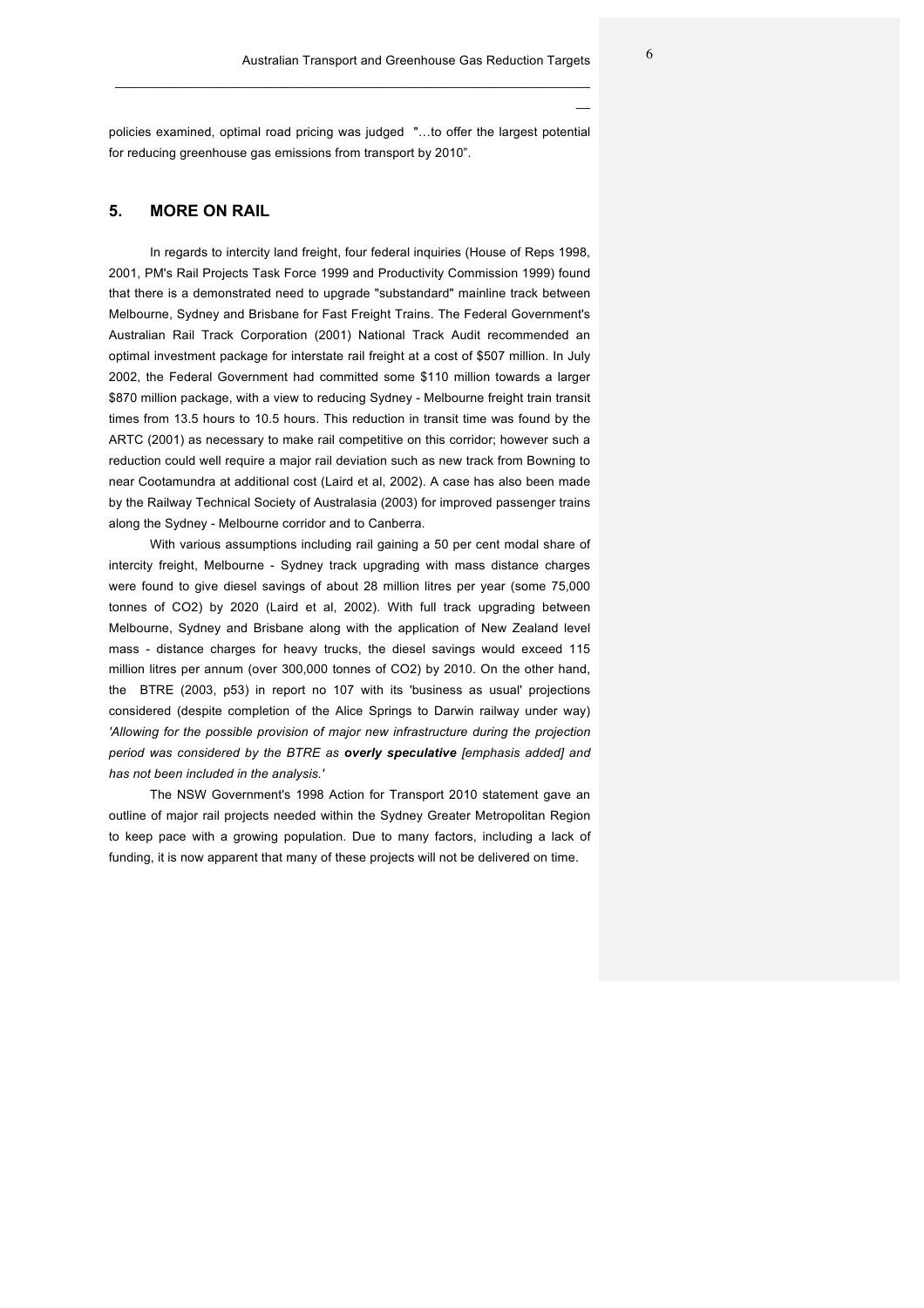Despite the problems of underinvestment in rail infrastructure, it is important to note that Australia does well with some aspects of energy efficient rail and public transport. Some examples follow.

 $\mathcal{L}_\mathcal{L} = \mathcal{L}_\mathcal{L} = \mathcal{L}_\mathcal{L} = \mathcal{L}_\mathcal{L} = \mathcal{L}_\mathcal{L} = \mathcal{L}_\mathcal{L} = \mathcal{L}_\mathcal{L} = \mathcal{L}_\mathcal{L} = \mathcal{L}_\mathcal{L} = \mathcal{L}_\mathcal{L} = \mathcal{L}_\mathcal{L} = \mathcal{L}_\mathcal{L} = \mathcal{L}_\mathcal{L} = \mathcal{L}_\mathcal{L} = \mathcal{L}_\mathcal{L} = \mathcal{L}_\mathcal{L} = \mathcal{L}_\mathcal{L}$ 

1. Perth rescued and revitalised its urban rail system in the early 1990s, with a three fold increase in patronage over the last decade. This system is now being extended.

2. Melbourne is getting new trams and trains, plus 29 new high speed intercity train sets that are due to start in 2004 (Regional Fast Rail).

3. Queensland's Main Line Upgrade with over 120 km of new track has allowed for faster and heavier freight trains. The Queensland tilt train introduced in November 1998 between Brisbane and Rockhampton at speeds of up to 170 km per hour has been an outstanding success. The service was extended to Cairns in June 2003.

4. Sustained investment over four decades in Melbourne - Adelaide - Perth rail track has allowed rail freight companies to compete giving better service at lower prices. Rail's modal share of interstate land freight in and out of Perth is now about 80 per cent.

### **6. SUBSIDIES TO ROAD VEHICLE USE**

In addition to large allocations to roads from the three levels of Government that now exceed \$7 billion per year, there are other subsidies to road vehicle use. Estimates of these costs, per year for recent years (Laird, Newman et al 2001), as updated to include a greenhouse gas emission cost, automobile industry assistance (Productivity Commission, 2002), and a higher estimate of environmental costs (Bus Industry Confederation, 2001), follow:

- $\leq$  at least \$12 b in road congestion costs
- $\leq$  at least a \$7 b 'gap' in road crash costs
- $\leq a$  \$3 b tax refund (to cover over \$12 b of motor vehicle expense)
- $\leq a$  \$5 b environmental cost (air pollution and noise)
- $\leq a$  \$1.7 b greenhouse gas cost (at \$25 per tonne cf \$NZ 30 per tonne)
- $\leq a$  \$0.7 b non-tariff automobile industry assistance
- $\leq$  a \$0.5 b Queensland fuel subsidy

In addition, there is an estimated increased health cost of lack of physical activity due to excessive car use of about \$0.8 b per annum in Australia (Mason,2003).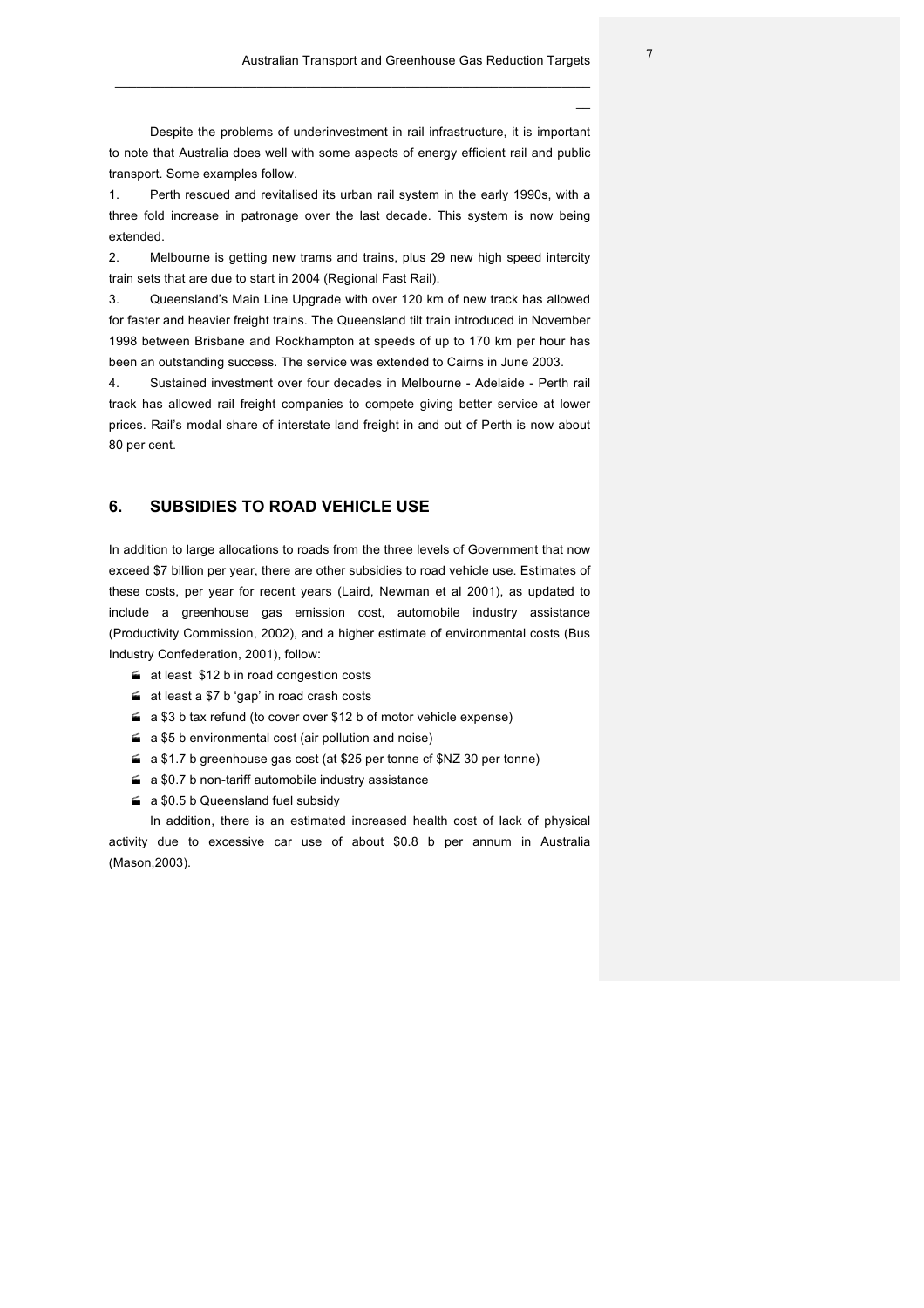Road vehicle specific revenues to Government in 1997-98 were about \$12 billion. Hence, excluding congestion costs, a case can be made that there is a 'road deficit' that now exceeds \$12 billion per year.

 $\mathcal{L}_\mathcal{L} = \mathcal{L}_\mathcal{L} = \mathcal{L}_\mathcal{L} = \mathcal{L}_\mathcal{L} = \mathcal{L}_\mathcal{L} = \mathcal{L}_\mathcal{L} = \mathcal{L}_\mathcal{L} = \mathcal{L}_\mathcal{L} = \mathcal{L}_\mathcal{L} = \mathcal{L}_\mathcal{L} = \mathcal{L}_\mathcal{L} = \mathcal{L}_\mathcal{L} = \mathcal{L}_\mathcal{L} = \mathcal{L}_\mathcal{L} = \mathcal{L}_\mathcal{L} = \mathcal{L}_\mathcal{L} = \mathcal{L}_\mathcal{L}$ 

In the 25 years from 1974 to 1999, the Federal Government allocated \$18 billion to the National Highway System, and \$25 billion on other roads (a total of \$43 billion) in 1999 terms (Laird, Newman et al 2001). Less than \$2 billion was allocated to rail capital works, and about \$1.5 billion to urban public transport.

Moreover, in eight Howard-Costello budgets, over \$10 billion has been allocated to roads, with the amount actually invested in rail capital works over this time equal to about 1 per cent of the road funding, with very little to public transport.

This is in contrast to Federal support by the Whitlam, Fraser, Hawke and Keating Governments for public transport, and funding of mass transit in the United States. Under the 1998 US Transportation Equity Act, about 20 per cent of United States land transport funds are allocated to mass transit or urban public transport. This pattern was set by the US 1991 *Intermodal Surface Transportation Efficiency Act 1991* whose objectives included to *"...reduce energy consumption and air pollution while promoting economic development."* 

Whilst one would have expected most Federal land transport funding in Australia to go to roads, a more balanced approach is warranted.

### **7. EXPRESSIONS OF CONCERN**

Various Non-Governmental Organisations in Australia have expressed some concern about transport policy. The Chartered Institute of Transport in Australia is a conservative body that found it necessary to issue a sternly worded statement at their 1998 National Symposium. This was about the oil situation and in order to warn the government, industry and the general public:*"Our greatest ever source of cheap energy may soon contract and the 'Petroleum Age' in which we live now can be seen to be approaching an eventual end.*

*The Symposium heard that a clear consensus is emerging that cheap oil production outside the Middle East will begin permanent decline around the year 2000, to be followed by permanent world decline within 15 years.*

*We have reached a crucial stage in the development of our local, national and international transport services. Our present path is leading us into potentially serious economic, social and environmental problems. New directions are needed for our future transport fuels and vehicles.*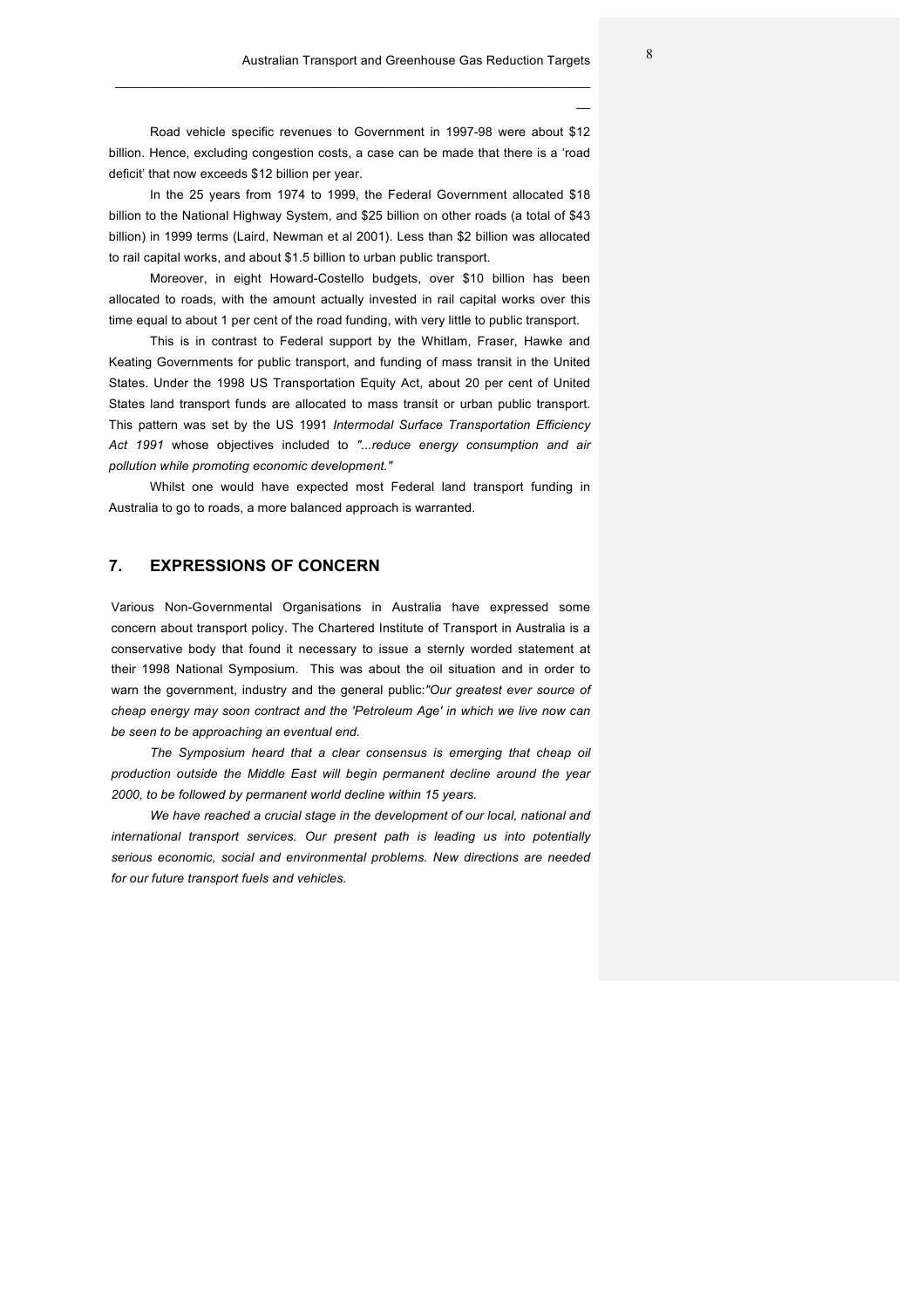*'More of the same' in our current transport plans and ways of thinking is no longer tenable. ..."*

 $\mathcal{L}_\mathcal{L} = \mathcal{L}_\mathcal{L} = \mathcal{L}_\mathcal{L} = \mathcal{L}_\mathcal{L} = \mathcal{L}_\mathcal{L} = \mathcal{L}_\mathcal{L} = \mathcal{L}_\mathcal{L} = \mathcal{L}_\mathcal{L} = \mathcal{L}_\mathcal{L} = \mathcal{L}_\mathcal{L} = \mathcal{L}_\mathcal{L} = \mathcal{L}_\mathcal{L} = \mathcal{L}_\mathcal{L} = \mathcal{L}_\mathcal{L} = \mathcal{L}_\mathcal{L} = \mathcal{L}_\mathcal{L} = \mathcal{L}_\mathcal{L}$ 

The Institution of Engineers, Australia (1999) is another conservative group. It found that we have major problems in major cities, and that there is a clear need to respond to the challenges. These include a change in taxation and fiscal policy instruments so as to encourage sustainable transport. At present, these measures encourage car and truck use.

There is also a strong case for increased investment in transport infrastructure that is more sustainable and less greenhouse gas intensive. Where market forces fail, government should intervene.

Most State Governments have introduced some initiatives to try to reduce automotive dependence. Along with supporting public transport, recent initiatives include parking levies in Sydney and Perth with some proceeds to improve public transport, Travel Smart and Travel Blending programmes in SA and WA, and in 2003, the WA Government introduced a Sustainable Transport Energy Programme (STEP).

Greenhouse and Transport was carefully addressed by a Senate Committee chaired by Senator Lyn Allison. The Committee's 2000 report "The Heat is On" had 105 recommendations. Of these, no fewer than 21 addressed transport. However, only four of these 21 transport recommendations received the full support of the Federal Government (AGO website, 2001), with a further 11 recommendations being considered as already supported, or addressed, through existing measures.

Even the Federal Government has recognised a need for change in its new integrated transport policy called 'Aus Link'. *"We cannot go on this way. We have to make changes now."* So said Acting Prime Minister Anderson on 21 May 2002 when announcing the new 'AusLink' plan. Here, Mr Anderson was finally echoing a central finding of the National Transport Planning Task Force (1994) some eight years ago *'Perpetuation of existing arrangements will condemn the nation to ineffective results'* 

In November 2002, the Federal Government issued a Green Paper on AusLink. In response, over 550 submissions were received. A common concern with State and Local Government was the potential reduction in road funds for both the National Highway System and local roads. There was widespread support for an improved interstate rail system, and some support for both road congestion pricing and for the Commonwealth to take more interest in urban public transport. A White Paper is now due by the end of 2003. With suitable modification of the present plan, it could be a much needed new approach.

**Deleted:**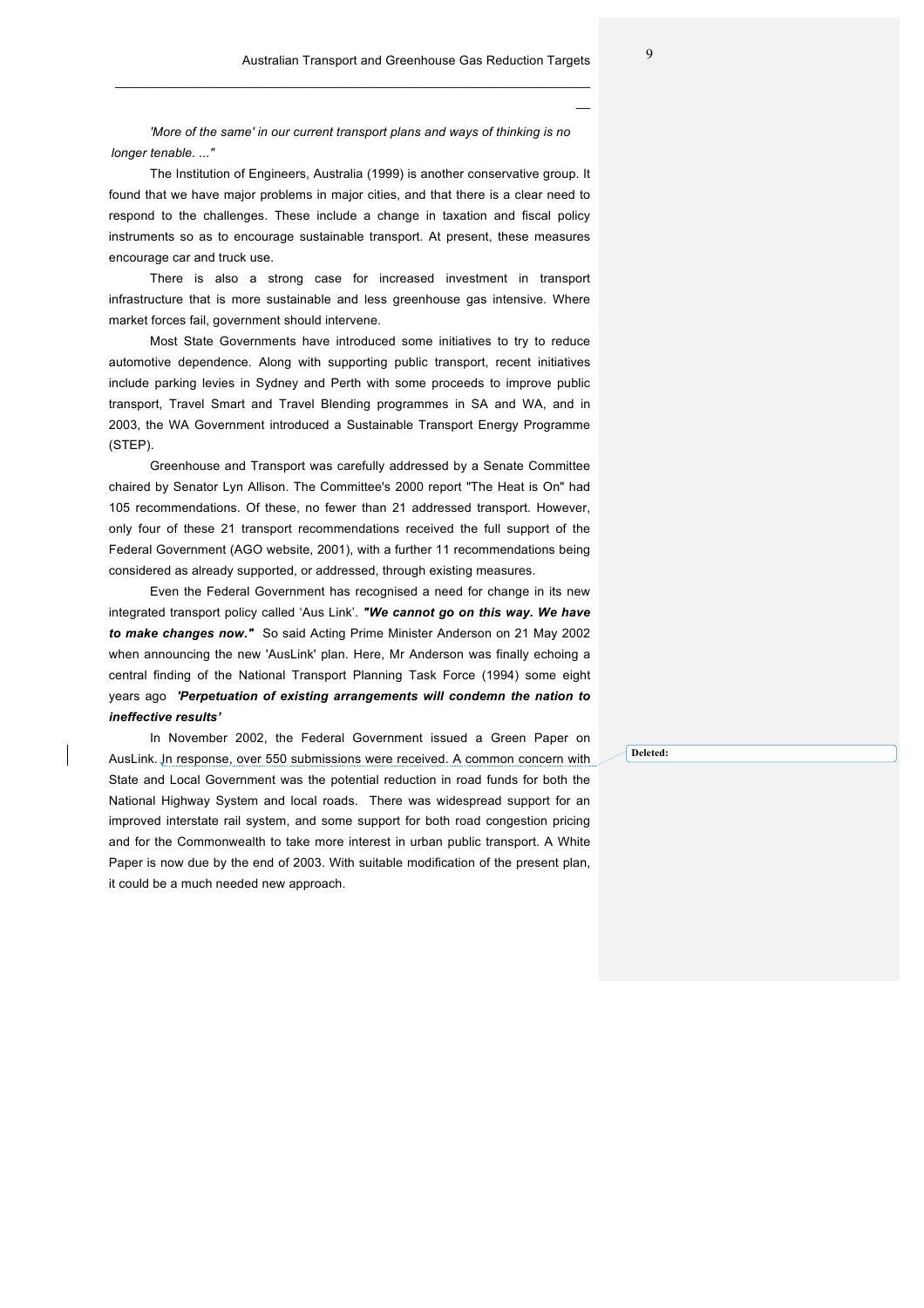A Ten Point Plan (Laird, Newman et al, 2001) proposed, in summary:

 $\mathcal{L}_\mathcal{L} = \mathcal{L}_\mathcal{L} = \mathcal{L}_\mathcal{L} = \mathcal{L}_\mathcal{L} = \mathcal{L}_\mathcal{L} = \mathcal{L}_\mathcal{L} = \mathcal{L}_\mathcal{L} = \mathcal{L}_\mathcal{L} = \mathcal{L}_\mathcal{L} = \mathcal{L}_\mathcal{L} = \mathcal{L}_\mathcal{L} = \mathcal{L}_\mathcal{L} = \mathcal{L}_\mathcal{L} = \mathcal{L}_\mathcal{L} = \mathcal{L}_\mathcal{L} = \mathcal{L}_\mathcal{L} = \mathcal{L}_\mathcal{L}$ 

1. Stronger road safety measures including shifting some freight to rail.

2. Cleaner urban environment and reductions of transport greenhouse gas emissions

3. All government 'road funds' to be replaced by 'transport funds'.

- 4. All cities need CBD parking levies with proceeds used to improve public transport.
- 5. All States need to ensure that their capital cities use congestion tolling.
- 6. Increase the aggregate level of road cost recovery from heavy vehicles.

7. Improve the level of public debate on transport issues.

8. World best practice urban public transport in major urban areas.

9. Reduce federal taxation benefits for cars and allow urban public transport tax benefits.

10. Establish a National Bureau of Transportation Statistics to provide better transport data.

If one considers that ten points are too many, the European Community 2001 White Paper on Transport has about 60 points. Their transport use is much more sustainable than Australia's.

In addition, Switzerland is even further advanced, and has a 30 billion Swiss Franc Rail development fund to upgrade existing lines as well as build two very long rail tunnels to improve international freight flows. The Swiss Fund, which resulted from a citizens-initiated referendum, has four revenue streams. The largest, at 45 per cent, is a kilometre tax on all heavy trucks. The other sources of revenue are increased fuel excise and GST, plus loans.

New Zealand has also moved to more sustainable transport options, with 2002 initiatives including increasing petrol excise by some 4.7 cents per litre (as opposed to cuts in fuel excise in Australia in 2001), with proceeds going to public transport and rail as well as roads. Further initiatives were replacing road funds by transport funds. As seen by Transport Minister Paul Swain (media release 3/12/02) the New Zealand Transport Strategy " … aims to ensure that transport can contribute to the government's objective to return New Zealand's per capita income to the top half of the OECD, while also improving our communities and environment."

### **8. CONCLUSION - REDUCING TRANSPORT EMISSIONS**

Given that transport GHG emissions increased by 24 per cent between 1990 and 2000, is it possible to secure a reduction of transport greenhouse emissions in Australia ?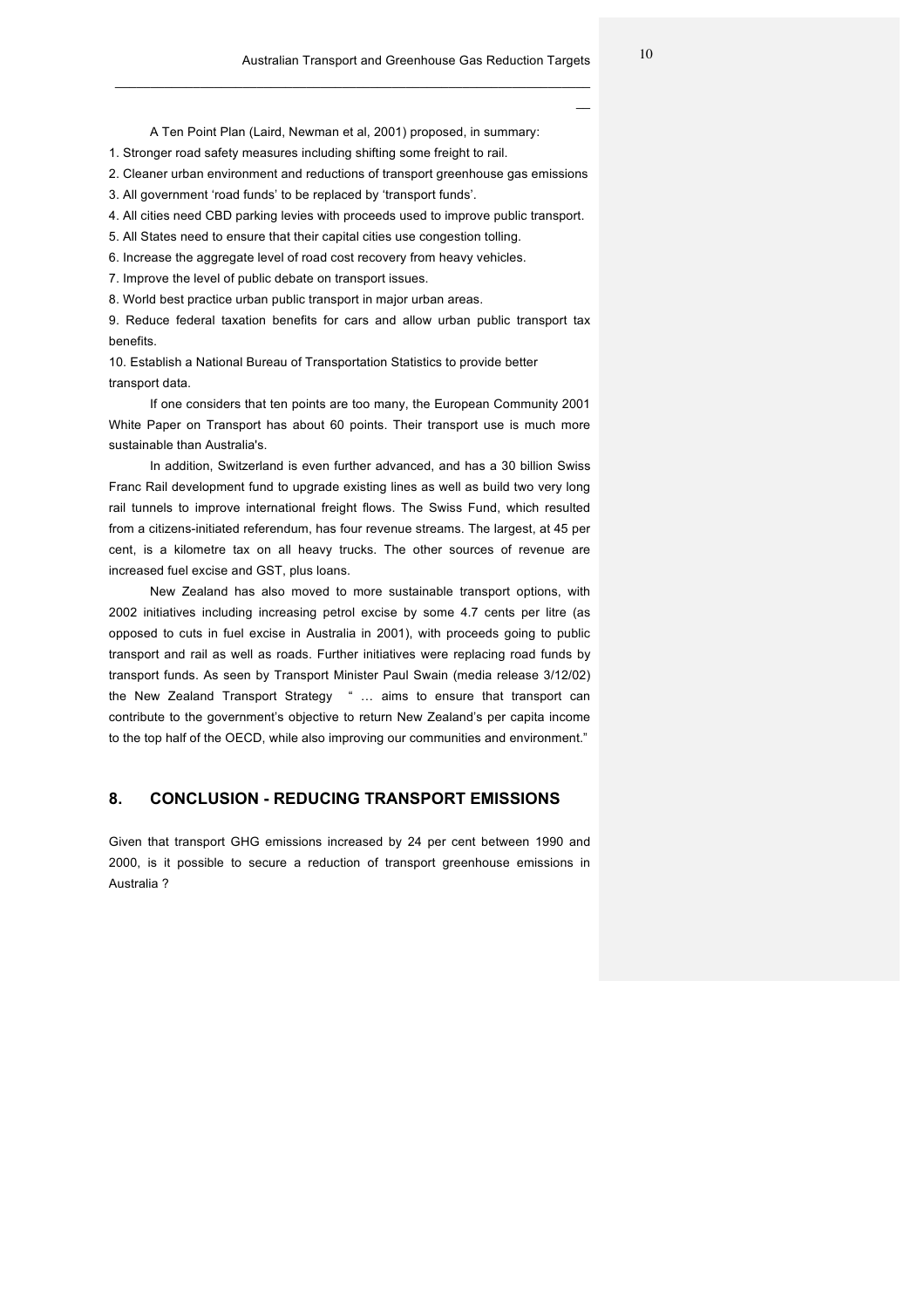**Business as Usual** - There is no doubt that another decade with "Business As Usual" or BAU will see transport GHG's increase. This increase will occur even with an ongoing improvement in the energy efficiency of passenger and freight transport tasks. However, in line with the Treasury analysis (Henry, 2002) the increase between 1990 and 2008-12 may not quite be 48 per cent.

 $\mathcal{L}_\mathcal{L} = \mathcal{L}_\mathcal{L} = \mathcal{L}_\mathcal{L} = \mathcal{L}_\mathcal{L} = \mathcal{L}_\mathcal{L} = \mathcal{L}_\mathcal{L} = \mathcal{L}_\mathcal{L} = \mathcal{L}_\mathcal{L} = \mathcal{L}_\mathcal{L} = \mathcal{L}_\mathcal{L} = \mathcal{L}_\mathcal{L} = \mathcal{L}_\mathcal{L} = \mathcal{L}_\mathcal{L} = \mathcal{L}_\mathcal{L} = \mathcal{L}_\mathcal{L} = \mathcal{L}_\mathcal{L} = \mathcal{L}_\mathcal{L}$ 

**Target -** We have noted that in 2000, transport greenhouse gas emissions were about 4 tonnes per capita. Of this, 3.6 tonnes were for land transport and 0.4 tonnes were for air and sea. This compares with an average of 1.9 tonnes per capita in Europe in 1997 for land transport (International Energy Agency (2000, p104) noting 373 million people's land transport resulting in 723.7 million tonnes CO2). If, by 2010, Australia was able to move half way between recent EC levels and Australian levels of land transport greenhouse emissions to some of about 2.75 tonnes per capita by 2010 for land transport and kept air and sea emissions at current levels, and allowed for a population of 21 million by 2010, total transport emissions would be about 66 million tonnes. This would mean near achievement of a goal of no more than an 8 per cent increase on 1990 levels (of 61 million tonnes).

**How do we do it -** This reduction in average per capita greenhouse gas emissions could be achieved if there is road vehicle demand management with improved road pricing and if growth in passenger and freight tasks is picked up by more energy efficient modes. The energy efficiency figures cited above show that bus and rail were more energy efficient than cars and planes for passenger movements, and that rail is more energy efficient for bulk and/ or longer distance freight movements.

Given that transport GHG emissions increased by 24 per cent between 1990 and 2000, is it possible to secure a reduction of transport greenhouse emissions in Australia ?

A more realistic scenario would be to have road vehicle demand management and where growth in passenger and freight tasks occur, assume that it is picked up by the more energy efficient urban public transport and rail. We have already noted that the BTRE (1996, 2002b) have proposed many measures to reduce transport greenhouse gas emissions.

Further support is given in a National Strategy for Lowering Emissions from Urban Traffic and a National Action Plan, as approved by the Australian Transport Council in August 2002. To quote from the communique for this meeting: *The Strategy and Action Plan developed by the National Transport Secretariat in collaboration with all states, territories and the Commonwealth government provides a groundbreaking national approach to reducing greenhouse emissions from the*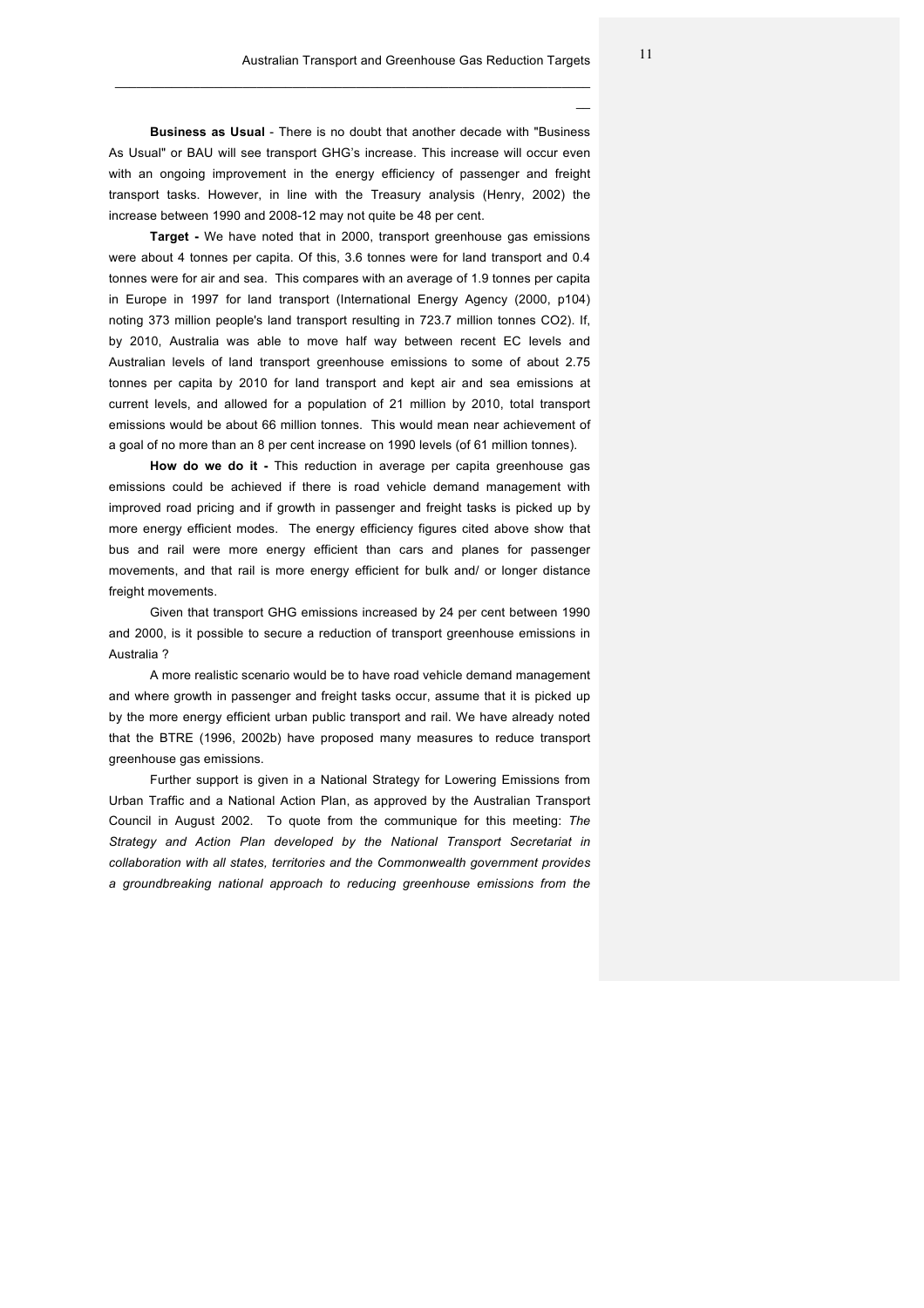*transport sector. This includes, within the next 5-10 year 'programs that encourage people to take fewer trips by car' and transport 'from predominantly fixed to predominantly variable costs' to '… ensure that transport users experience more of the true cost of their travel choices.'* 

 $\mathcal{L}_\mathcal{L} = \mathcal{L}_\mathcal{L} = \mathcal{L}_\mathcal{L} = \mathcal{L}_\mathcal{L} = \mathcal{L}_\mathcal{L} = \mathcal{L}_\mathcal{L} = \mathcal{L}_\mathcal{L} = \mathcal{L}_\mathcal{L} = \mathcal{L}_\mathcal{L} = \mathcal{L}_\mathcal{L} = \mathcal{L}_\mathcal{L} = \mathcal{L}_\mathcal{L} = \mathcal{L}_\mathcal{L} = \mathcal{L}_\mathcal{L} = \mathcal{L}_\mathcal{L} = \mathcal{L}_\mathcal{L} = \mathcal{L}_\mathcal{L}$ 

#### **Acknowledgments**

This paper is based on an earlier paper (Laird, 2002). The author thanks the CRC for Railway Engineering and Technologies and the Rail Infrastructure Corporation of NSW for valued assistance. He is also grateful for the research assistance of Ms G Adorni-Bracessi and Ms M Collett of the School of Mathematics and Applied Statistics of the University of Wollongong, and the comments of two unknown referees. However, the research outcomes and views expressed in this paper remain those of the author.

#### **References**

Australian Bureau of Statistics (2003) *Survey of Motor Vehicle Usage* for 12 months ended 31 Oct 2001

Apelbaum Consulting Group Pty Ltd (2001) *Australian Transport Facts 1998* 

Australian Rail Track Corporation (2001) *National Track Audit*

Australasian Railway Association (2002) ARA Yearbook and industry directory

Australian Tax Office (2002) *Australian Taxation Statistics, 1999-2000*

Australian Transport Council (2002). August 2002 Communique

Australian Transport Advisory Council (1979) *Transport and Energy Use*

Bureau of Transport (and Regional) Economics - (1995) *Information Sheets 4, 5, 7 and 8.*

- (1996) *Transport and Greenhouse*
- (1999) *Competitive neutrality between road and rail*, Working Paper No 40
- (2000) *The cost of road crashes*,
- (2002a) BTRE data as quoted in RTSA (2002) - (2002b) *Greenhouse policy options for transport 2020* Report 107
- (2003) *Greenhouse emissions from transport - Australian trends to 2020*

Bus Industry Confederation (2001) S*ubmission to the Fuel Taxation Inquiry*

Darby M (2001) *Technology for profit* 7th International Heavy Haul Association Conference Proceedings, Brisbane